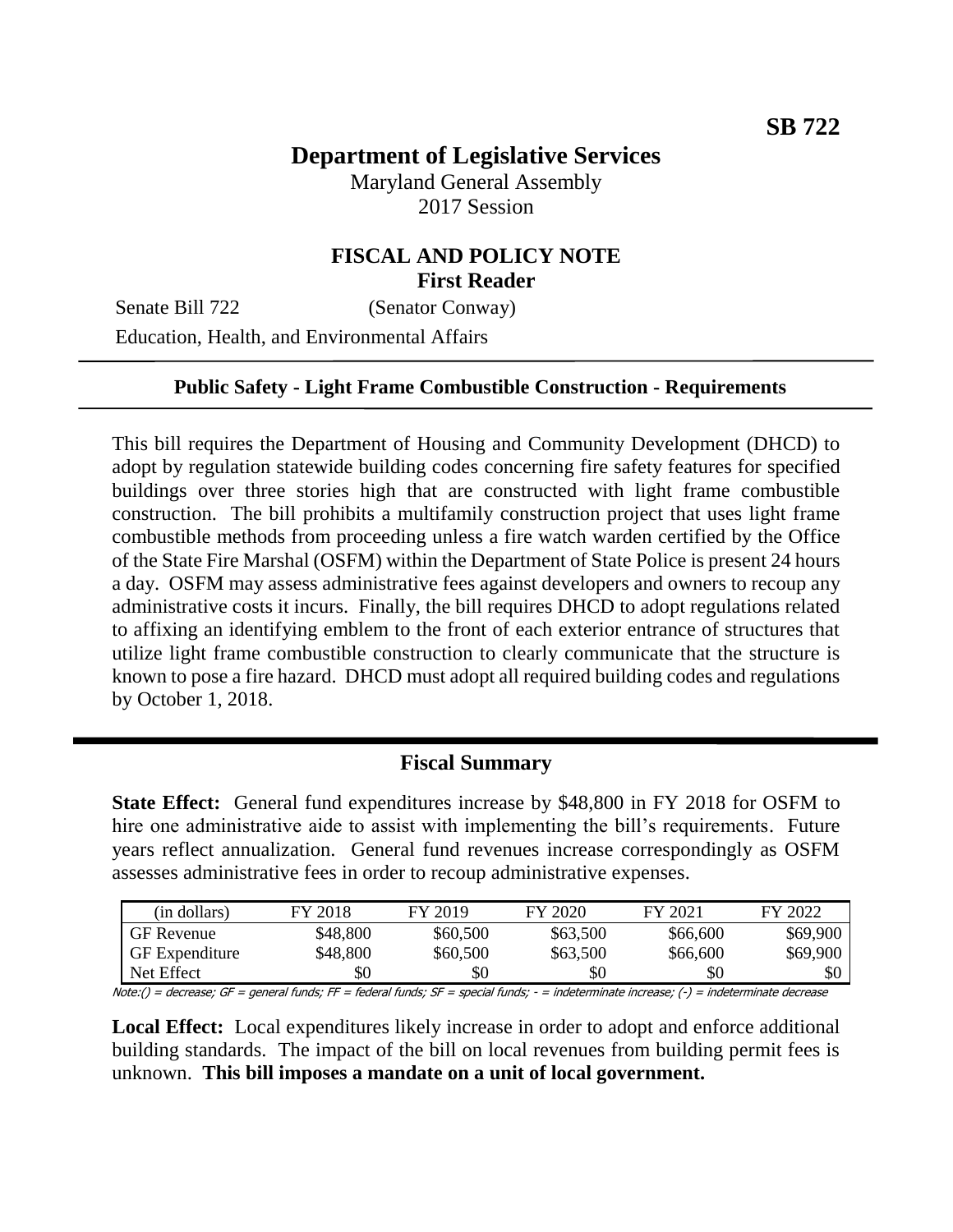**Small Business Effect:** Meaningful.

### **Analysis**

**Bill Summary:** "Light frame combustible construction" under the bill has the same meaning as "light frame wood construction" as defined in the International Building Code (IBC). IBC defines "light frame wood construction" as a type of construction in which the vertical and horizontal structure elements are primarily formed by a system of repetitive wood-framing members.

The bill requires DHCD to adopt a number of regulations related to buildings that are constructed using light frame combustible material by October 1, 2018. For instance, a building that has more than three stories and that was constructed using light frame combustible material must contain specified types of fire barriers and an automatic sprinkler system installed throughout the structure.

The developer or owner of the construction project must hire, train, and compensate the fire watch warden and any related expenses. A fire watch warden must maintain specified records and submit them to OSFM on a weekly basis. The State Fire Marshall may take appropriate action to abate any fire safety issues that arise during an affected construction project, including requesting that the appropriate local enforcement agency revoke the construction permit for the project.

**Current Law:** DHCD is required to adopt, as the Maryland Building Performance Standards (MBPS), the most recent version of IBC, including the International Energy Conservation Code (IECC), along with applicable modifications authorized in Title 12 of the Public Safety Article. Within 12 months of the release of each new version of IBC, DHCD is required to review the new version, consider modifications, and adopt specified modifications related to energy conservation and efficiency. DHCD is prohibited from adopting any modification that is more stringent than IBC, except that an energy conservation requirement may be more stringent than IECC. DHCD and local governments may also adopt by regulation the International Green Construction Code.

A local jurisdiction may adopt local amendments to MBPS if the local amendments do not (1) prohibit the minimum implementation and enforcement activities required by State law; (2) weaken the energy conservation and efficiency provisions; (3) except for specified exceptions, weaken the automatic fire sprinkler systems provisions for townhouses and one- and two-family dwellings; or (4) weaken the wind design and wind-borne debris provisions contained in the standards. If a local amendment conflicts with MBPS, the local amendment prevails in the local jurisdiction. A local jurisdiction that adopts a local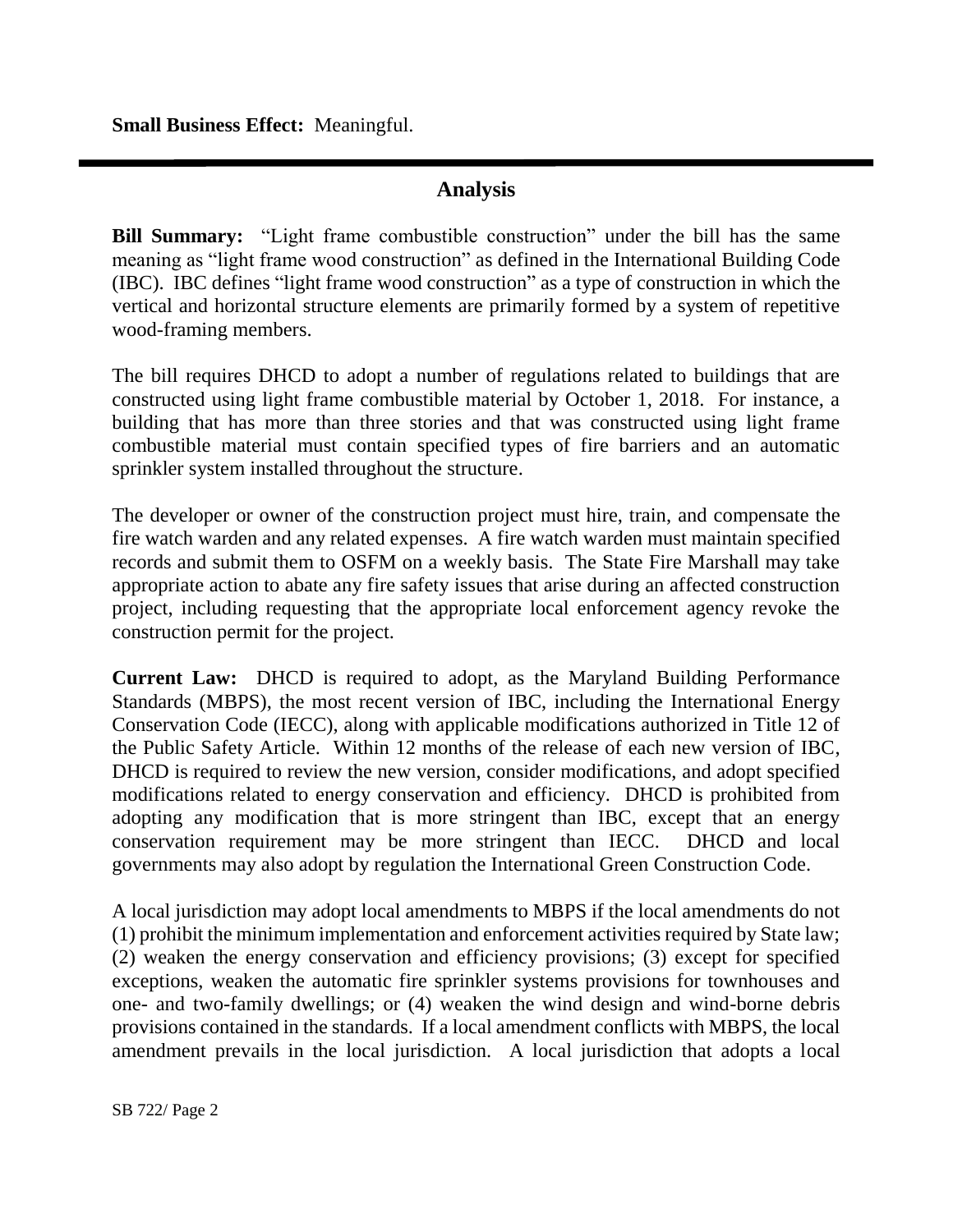amendment is required to ensure that the local amendment is adopted in accordance with applicable local law.

Local governments are responsible for the implementation and enforcement of MBPS, which includes, at a minimum, (1) review and acceptance of appropriate plans; (2) issuance of building permits; (3) inspection of work authorized by the building permits; and (4) issuance of appropriate use and occupy certificates. Any modification of MBPS adopted by the State must be implemented and enforced by a local jurisdiction no later than six months after the modifications are adopted by the State.

Under Maryland's Public Safety Article, in a jurisdiction in which building permits are issued, a sprinkler system must be installed in (1) each newly constructed dormitory, hotel, lodging, or rooming house, or multifamily residential dwelling for which the initial building permit is issued on or after July 1, 1990, and (2) each newly constructed townhouse for which the initial building permit is issued on or after July 1, 1992. Dwelling units not serviced by public water systems are exempt from the requirement to have a sprinkler system.

**Background:** DHCD currently incorporates by reference the 2015 IBC, including the 2015 IECC, with modifications, as MBPS. In general, the standards apply to all buildings and structures within the State for which a building permit application is received by a local government.

The International Code Council (ICC) develops and publishes IBC. ICC was established in 1994 as a nonprofit organization dedicated to developing a single set of comprehensive and coordinated national model construction codes, including IBC, which has been adopted by all 50 states as well as thousands of local jurisdictions.

**State Fiscal Effect:** General fund expenditures for OSFM increase by \$48,812 in fiscal 2018, which accounts for the bill's October 1, 2017 effective date. This estimate reflects the cost of hiring one administrative aide to collect, sort, and file the reports required under the bill and to notify jurisdictions in the State where reports have been received so that the jurisdictions can respond to audits or perform inspections as necessary. In addition, the aide is responsible for managing the issuance of licenses and maintaining files. The cost includes a salary, fringe benefits, one-time start-up costs, and ongoing operating expenses.

| Position                                |          |
|-----------------------------------------|----------|
| <b>Salary and Fringe Benefits</b>       | \$43,703 |
| Equipment/Operating Expenses            | 5,109    |
| <b>Total FY 2017 State Expenditures</b> | \$48,812 |